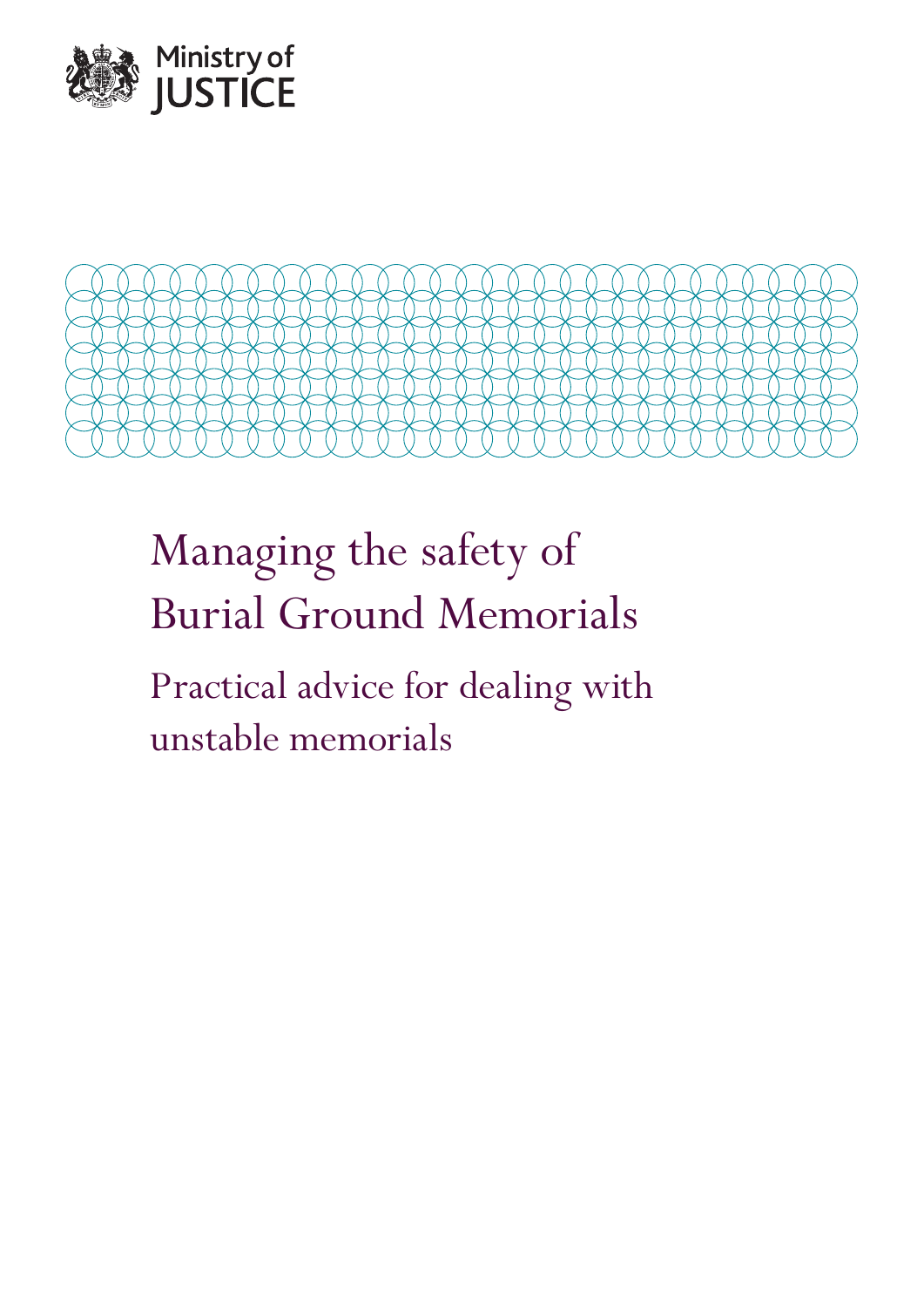## **Preface**

Over the past few years the issue of memorial safety has from time to time been the subject of adverse publicity and public distress – often because of over-zealous risk assessments or poor communication. In light of this burial ground operators have expressed concern about how to respond appropriately to the risks presented by unstable gravestones.

Significant risks should of course be properly managed – but the risk of injury from a gravestone or other memorial which has become loose and unstable is very low. That is why we issued a joint letter to burial authorities in March 2007 to make clear that any action to manage risks in burial grounds needed to be sensible, proportionate, and undertaken in a sensitive way.

The advice provided in this document is in response to the requests by burial ground managers for practical guidance to assist them in developing sensible, proportionate and sensitive arrangements for managing gravestones. It has been developed by relevant professional representative organisations<sup>[1](#page-1-0)</sup> from the Burial and Cemeteries Advisory Group. We are grateful to them for this work.

This guidance sets out a sensible approach to assist burial ground operators to meet their legal responsibilities. By following this good practice burial ground operators, can provide safe places to visit and work, and importantly make sure that remedial work to reduce any risk of serious injury does not cause unnecessary distress to bereaved families and others who value the great historical and environmental heritage of our cemeteries.

ealy

Binager Rentier (3:11 Merlewirt

**John Healey Bridget Prentice Lord McKenzie of Luton** 

**Judith Hackitt** 

E. Margaret Eaton

**Councillor Margaret Eaton**

<span id="page-1-0"></span><sup>1</sup> Archbishop's Council of the Church of England Association of Burial Authorities Federation of Burial & Cremation Authorities Health & Safety Executive Institute of Cemetery & Crematorium Management National Association for Local Councils National Association of Memorial Masons Society of Local Council Clerks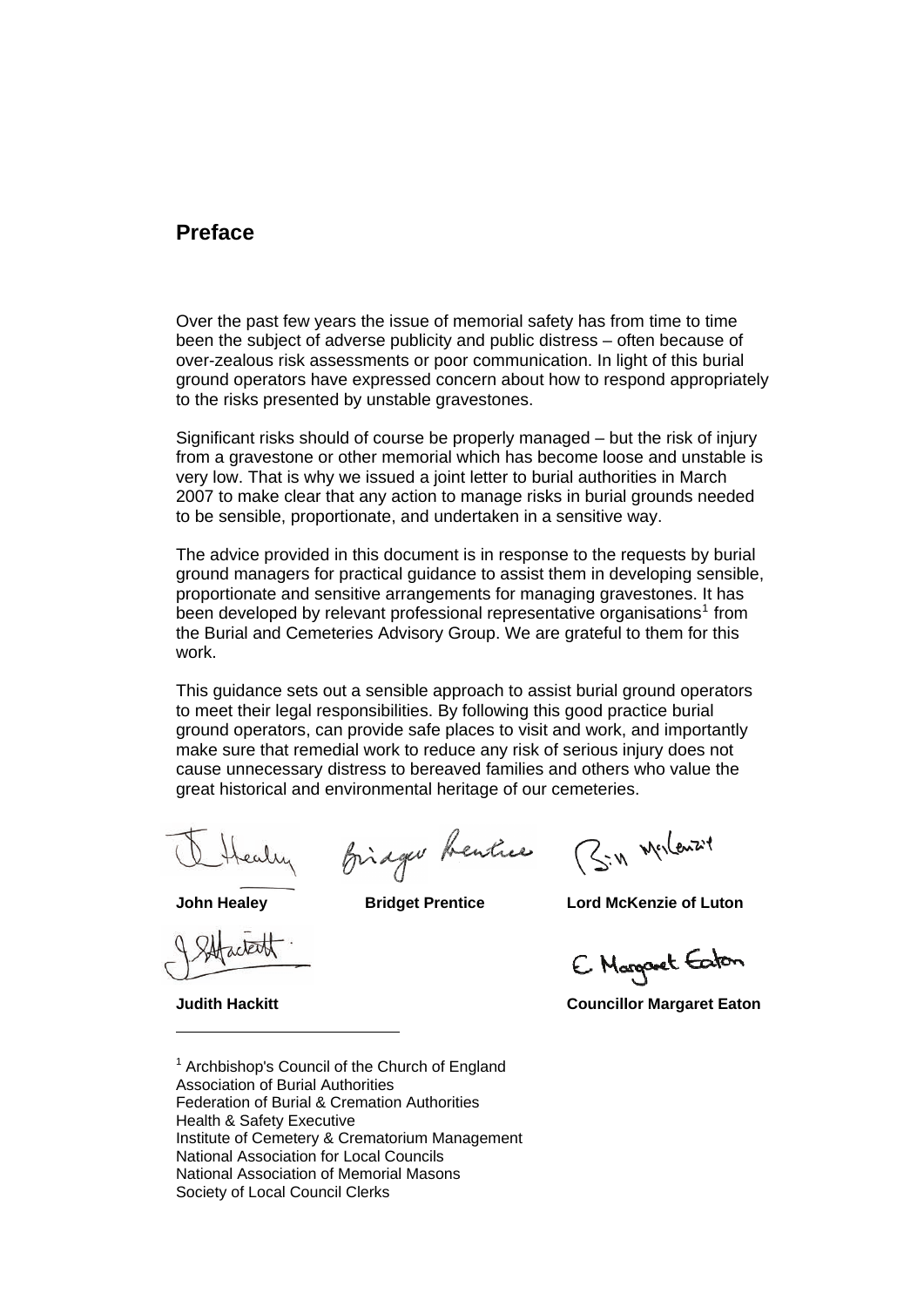# **Contents**

| Summary                                                                                  | 2  |
|------------------------------------------------------------------------------------------|----|
| Background<br>Suggested approach to managing risks from memorials                        | 3  |
|                                                                                          | 5  |
| Guidance on a sensible and proportionate approach to assessing and<br>managing the risks | 7  |
| Keeping records                                                                          | 12 |
| Communication                                                                            | 13 |
| Concluding comments                                                                      | 14 |
|                                                                                          |    |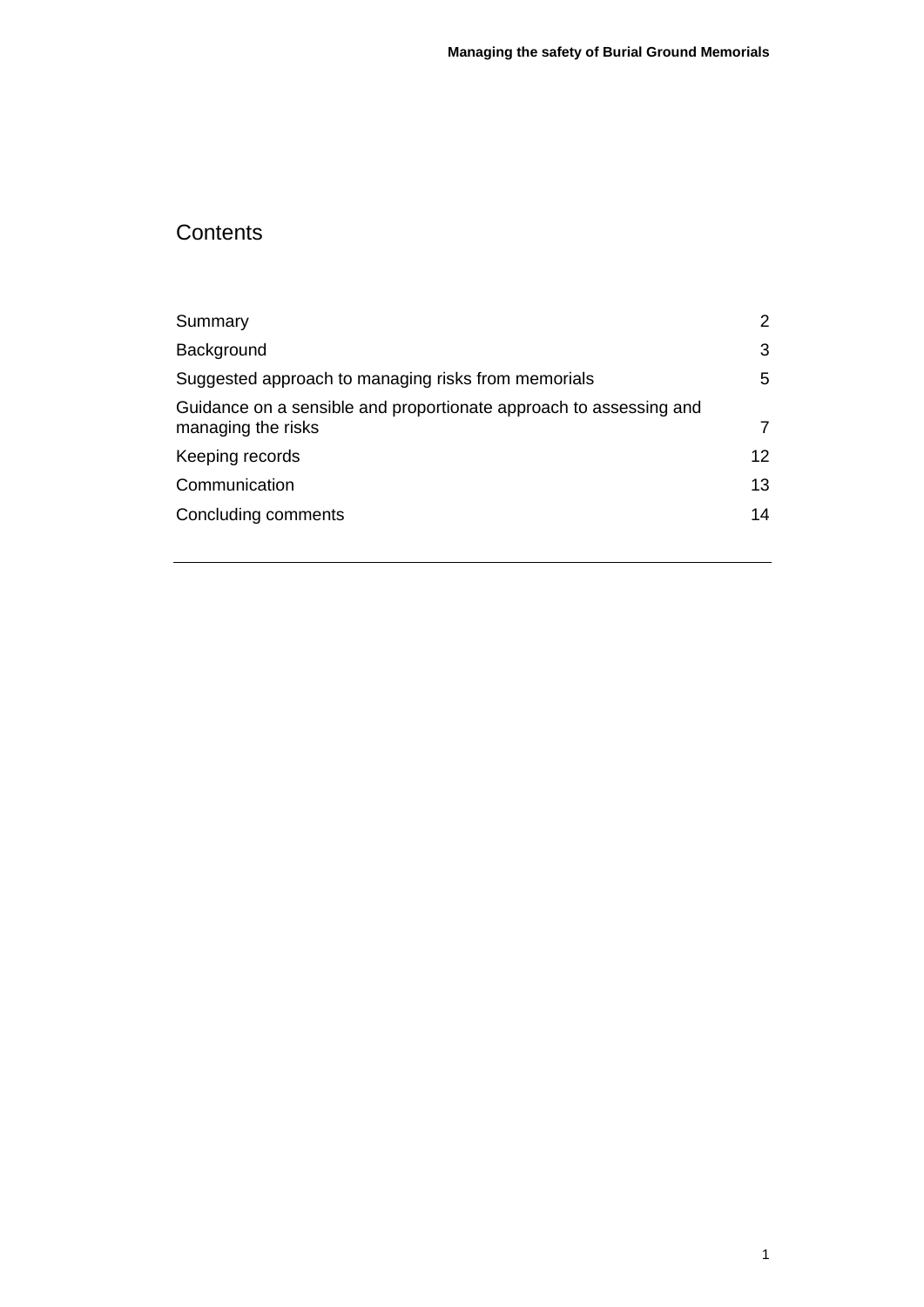## <span id="page-3-0"></span>**Summary**

This guidance has been developed by a sub-Group of the Burial and Cemeteries Advisory Group, which advises the Ministry of Justice on all aspects of burial law. The sub-Group represented burial ground operators, memorial masons and cemetery managers as well as the Health and Safety Executive. The insurance industry and the Local Government Employers were also consulted. This guidance represents good practice on the standard expected in the risk management of memorials in all types of burial grounds, public or private.

Burial ground operators ('operators')<sup>[2](#page-3-1)</sup> should have systems in place to control the risks from memorials to their employees, contractors, friends' groups, volunteers and members of the public. They owe a general duty of care to visitors and other members of the public. Responsibilities are also set out in various legislation covering burial grounds, e.g. the Local Authorities' Cemeteries Order 1977 (LACO). Where the operator is an employer or selfemployed person they also have duties under the Health and Safety at Work etc Act 1974 (HSWA74) and associated regulations such as the Management of Health and Safety at Work Regulations 1999. Operators should do all that is reasonably practicable to ensure that people are not exposed to risks to their health and safety.

This guidance sets out a risk-based approach to help operators develop a proportionate approach to managing the risks associated with memorials that is based on good practice.

Ownership of memorials remains with the family of the deceased, and for this reason there is some advice for operators on communicating with memorial owners, the bereaved and the wider community as part of the arrangements for managing memorials. There is potential for much distress when this is overlooked. Where memorials are found to require maintenance every effort should be made to contact the family to effect repairs. Only when the memorial poses a significant risk, such as imminent collapse in a way that could lead to serious injury, does immediate action need to be taken to control the risk.

<span id="page-3-1"></span> $2$  The term 'operators' in this guidance covers Burial Authorities (for local authority operators of cemeteries); Parochial Church Councils (for graveyards run by the Church of England); and companies, charitable organisations, other faith groups or individuals (for privately-operated burial grounds).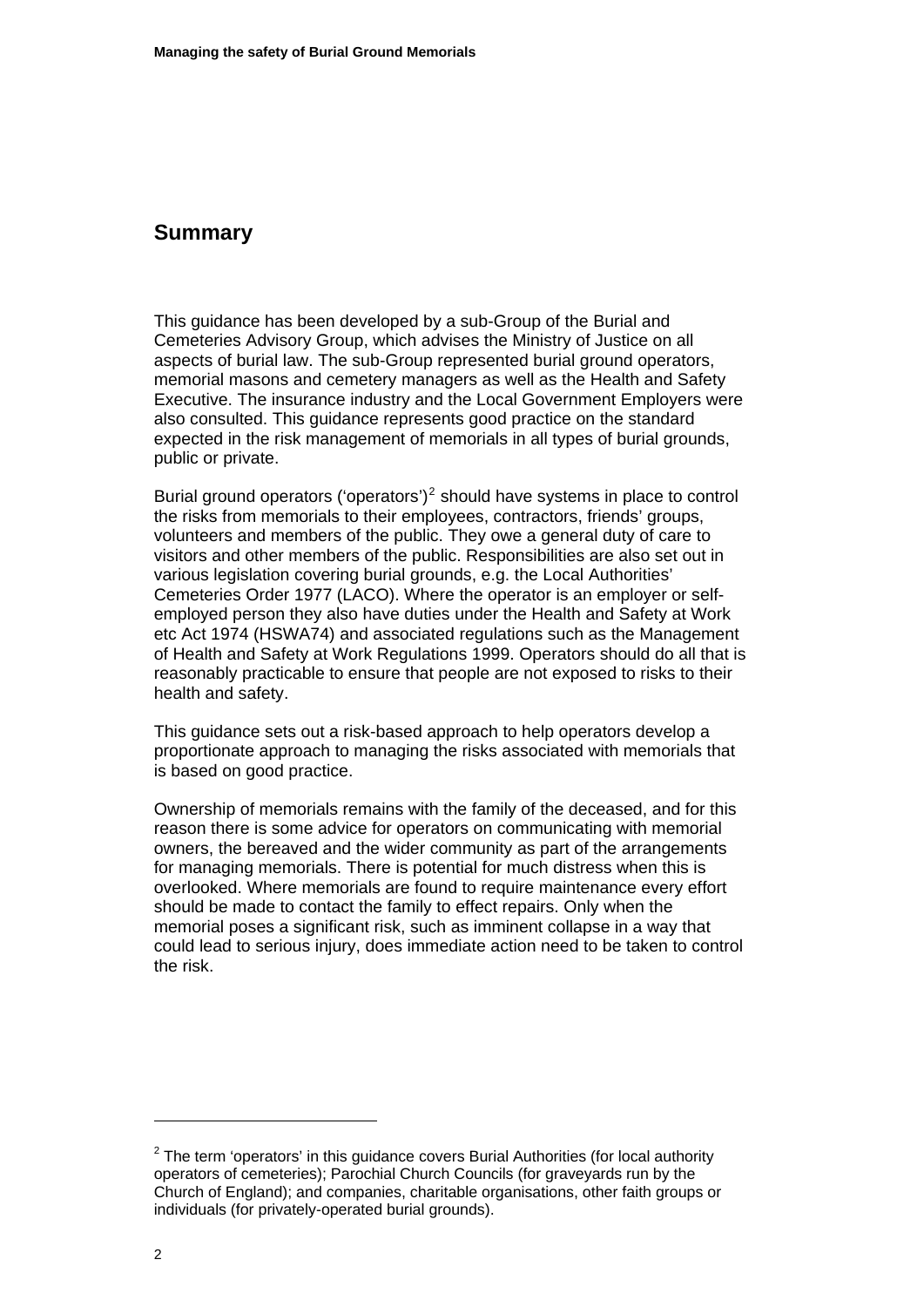## <span id="page-4-0"></span>**Background**

#### **What is the risk?**

- 1. Over the last 30 years, eight people in the UK have been killed when a memorial has fallen on them. Given the number of memorials and the number of visitors to burial grounds in any year, the risk of any injury is extremely low.
- 2. However, this general low level of risk may be called into question by the public following an incident or by operators when it comes to their assessment of the theoretical risk. There are simple steps which operators can take to assess and manage the risks posed by memorials installed in a burial ground to provide assurance that the risks are low and that they are properly managed.

#### **What is required?**

- 3. Burial authorities have a general duty under LACO to maintain the burial ground in good order. Parochial church councils are required to keep churchyards in good order if responsibility has not been transferred to the local authority<sup>[3](#page-4-1)</sup>. Most burial ground operators will also have duties under HSWA74. Operators should do all that is reasonably practicable to ensure that visitors and those working in burial grounds are not exposed to risks to their health and safety.
- 4. The approach to managing memorial safety set out in this guidance involves the periodic assessment of memorials as part of a planned exercise or when anything has changed, for example a programme of major work or repair to the burial ground environment. It is for operators to decide on the frequency of this assessment. Where action is necessary following this assessment, measures to control any risks should be proportionate to the level of risk.

<span id="page-4-1"></span> $3$  Maintenance of Church of England churchyards is otherwise the responsibility of the Parochial Church Council under the Parochial Church Councils (Powers) Measure 1956.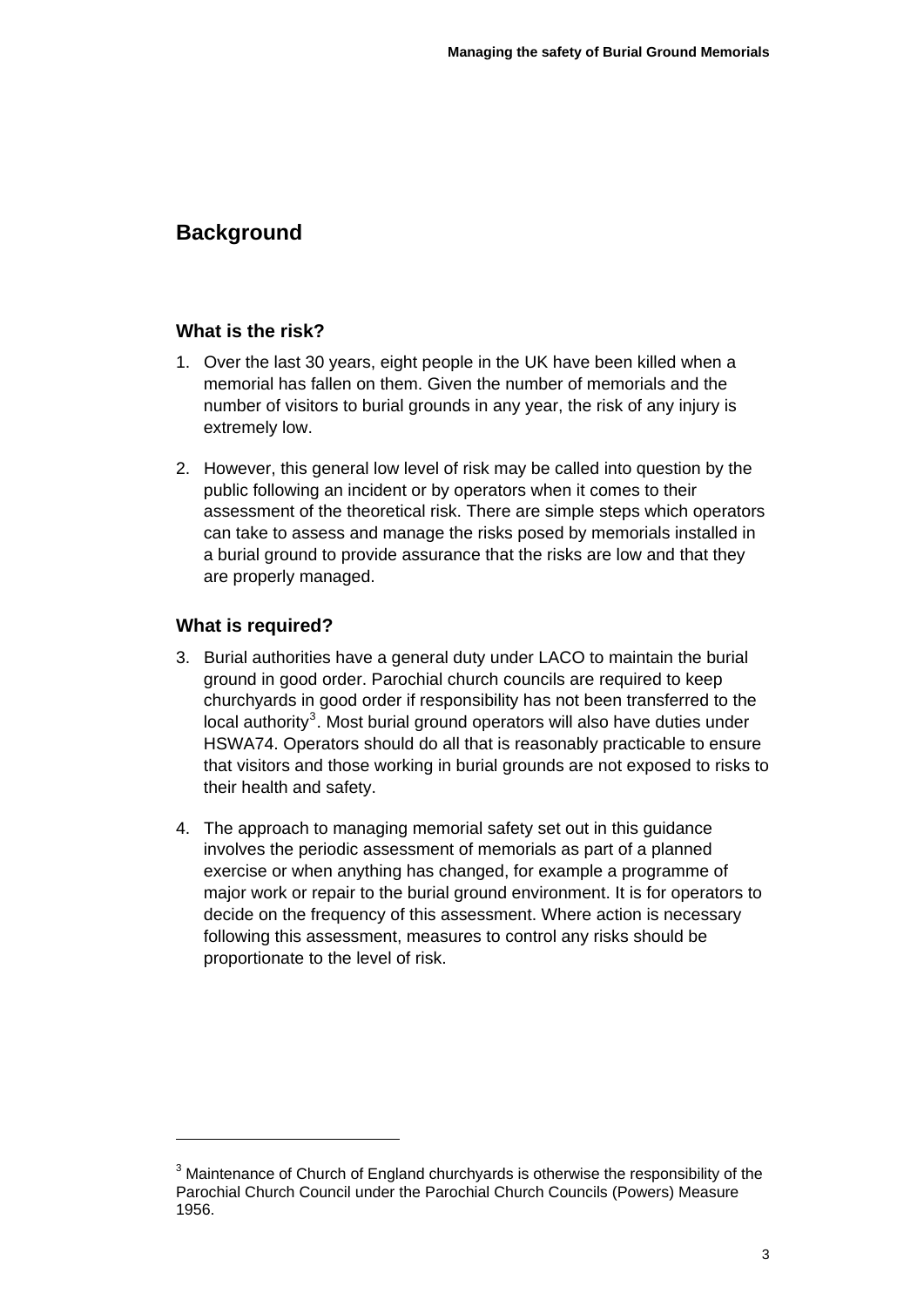5. The enforcing authorities $4$  under HSWA74 do not consider the risks from memorials to warrant inclusion in their proactive inspection regimes because of the low risk of injury. However, in the unlikely event of a serious accident, their inspectors may undertake an investigation. They will want assurance that operators had followed this guidance, had taken the sort of sensible, risk-based precautions set out, and that they had done all that is reasonably practicable in the circumstances. Inspectors recognise that even when all reasonably practicable precautions have been taken, incidents may still occur.

 $\overline{a}$ 

<span id="page-5-0"></span> $4$  The enforcing authorities under the HSWA74 are the Health and Safety Executive for local authority-run burial grounds and the local authorities for churchyards.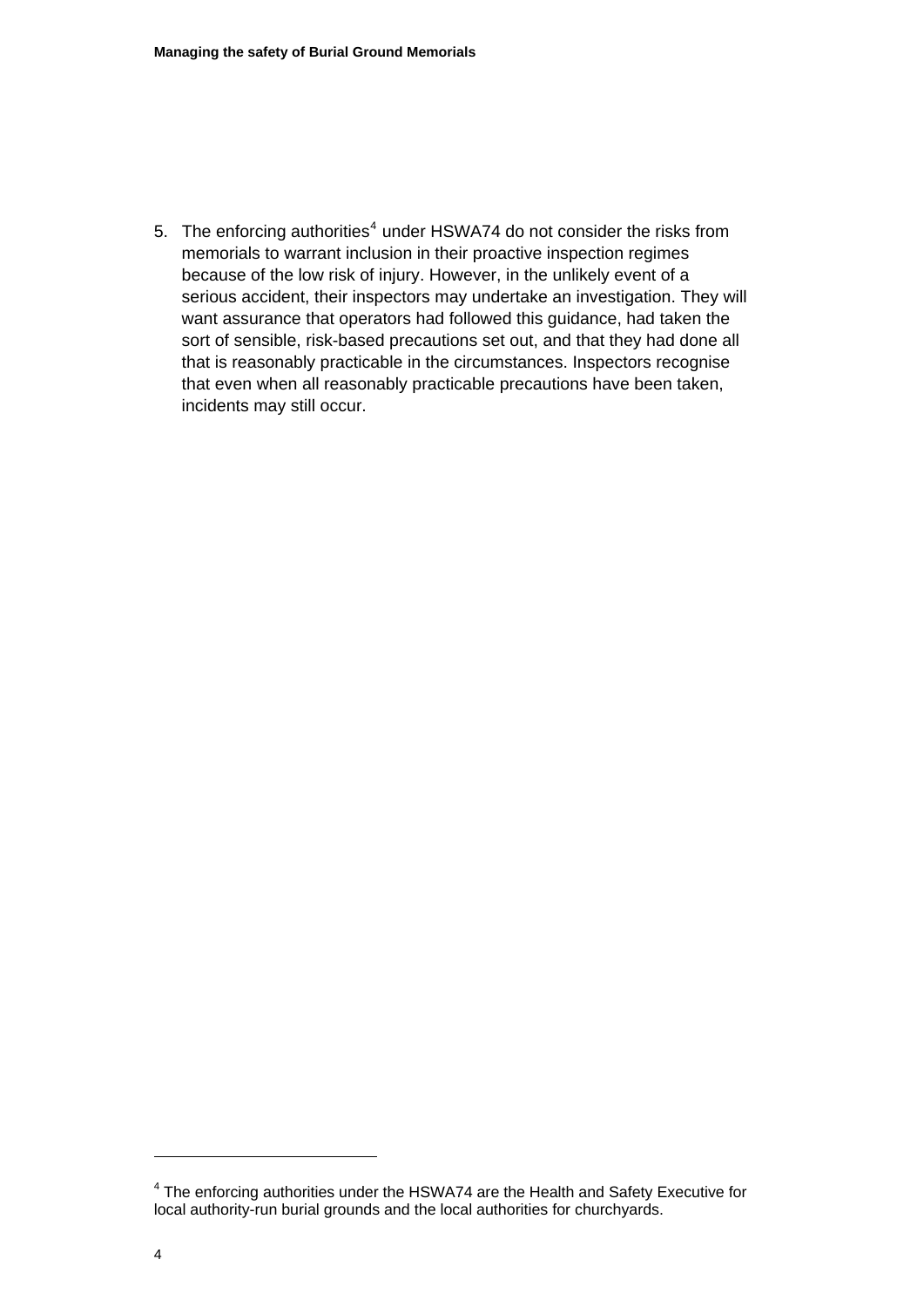## <span id="page-6-0"></span>**Suggested approach to managing risks from memorials**

- 6. Operators should adopt a risk-based and proportionate approach to managing memorials. The approach should be integrated into the operator's overall burial ground management regime that applies a sensible approach to all risks associated with the operation of the burial environment. Memorials are one of a number of relatively low level risks in the site environment that need careful and sensitive management. Operators should recognise that it is not possible to control all risks in such an environment.
- 7. An effective, risk-based approach should include the following:
	- Knowledge of the different types of memorial currently installed in the burial ground. For example through a site survey that identifies the various designs and materials of individual memorials and groups of memorials, their historical and social importance, and the likelihood of members of the public visiting or walking past particular memorials.
	- An overall assessment of the risks associated with these types of memorials to assist prioritisation of the more detailed inspections.
	- An inspection methodology for assessing the risk of each memorial, which might include:
		- A visual check for obvious signs that a memorial is likely to be unstable.
		- Where a visual check suggests no stability defects, a hand test can help confirm that assessment or identify stability problems – this test involves no tools or equipment and is intended to provide support to the visual checks.
		- Arrangements for more detailed inspections of particular memorials where the initial inspection identifies significant risk, for example by a specialist structural engineer or memorial mason.

Occasionally there may be memorials that have serious structural faults but which the operator decides not to remove having regard to their aesthetic or heritage value. Specific assessments for each memorial and specific management measures may be required in these cases.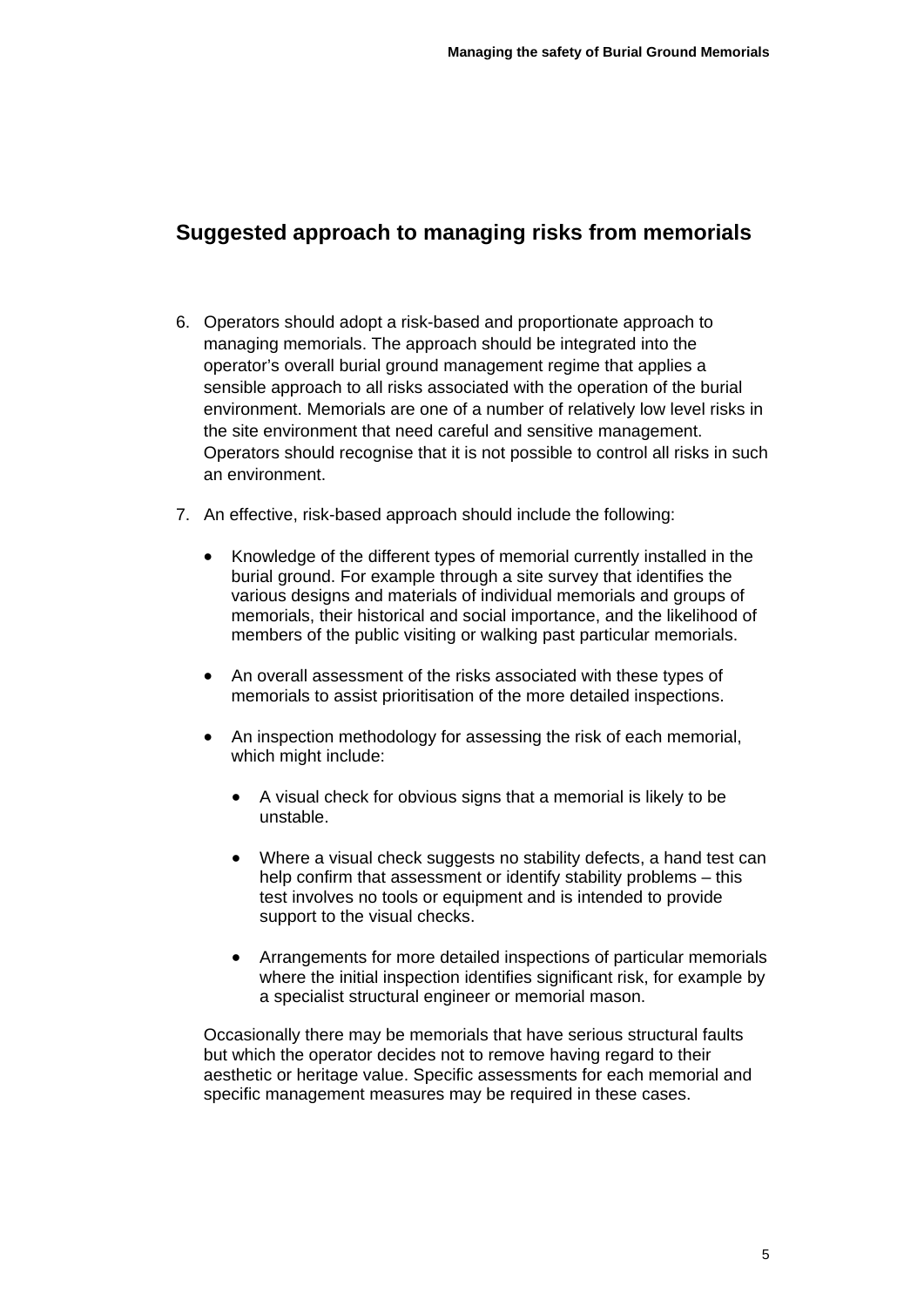- 8. To ensure the arrangements are widely understood and properly communicated the operator should also have arrangements that:
	- Set out the range of precautions likely to be necessary to manage risks where they are identified.
	- Maintain records of the inspection and results, noting in particular those memorials where action is necessary, or likely to be necessary in future.
	- Make clear the system for securing specialist assistance or remedial action when a visual check reveals defects outside the experience and knowledge of the person carrying out the check, or where a memorial has historical significance for example.
	- Ensure there is a system to enable people to report damage to memorials, such as vehicle collisions, and to trigger checks following potentially damaging activities, e.g. work by the utilities providers in the vicinity of memorials.
	- Set out the procedures and timescales used for contacting relatives or other memorial owners where this is necessary.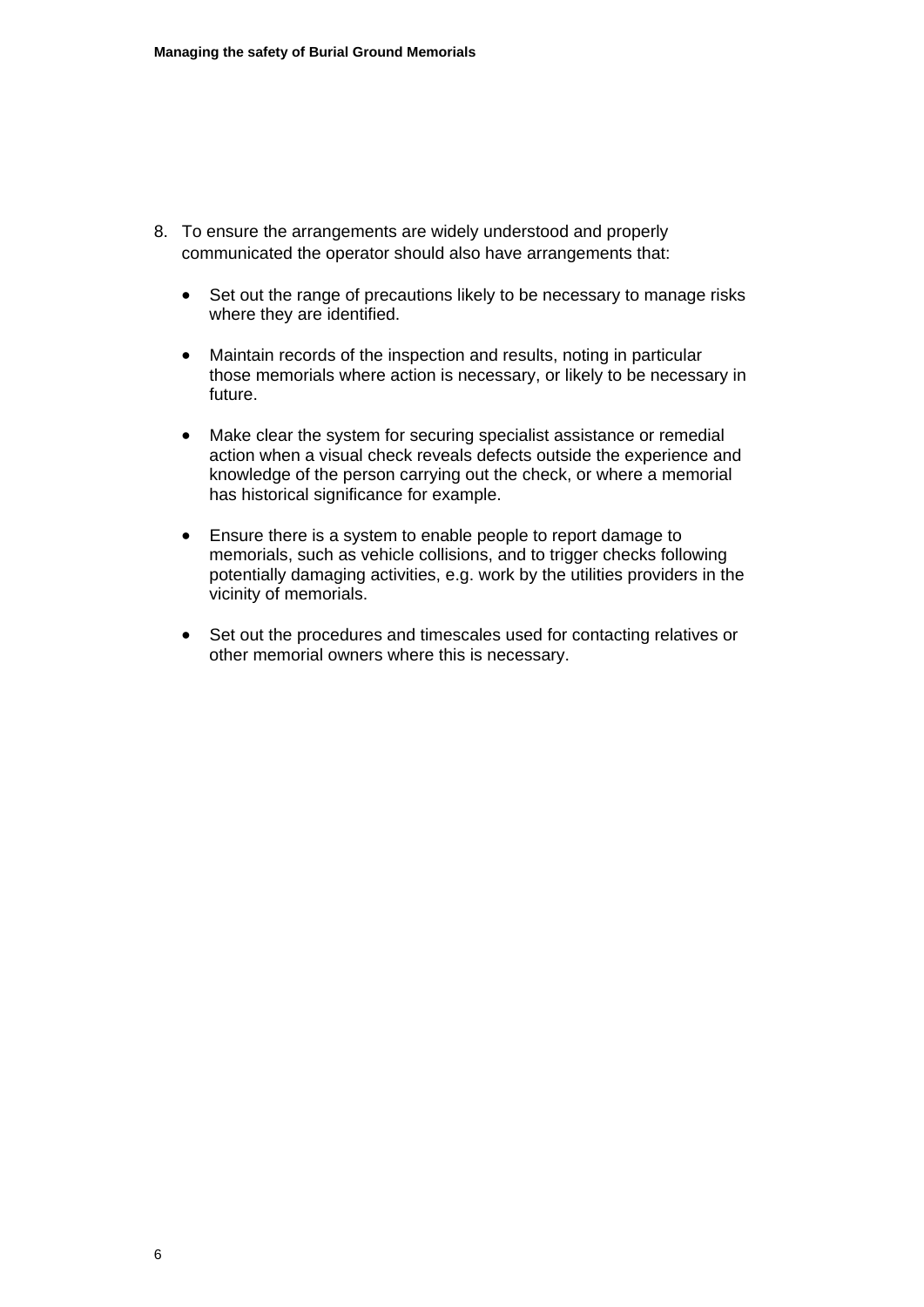## <span id="page-8-0"></span>**Guidance on a sensible and proportionate approach to assessing and managing the risks**

#### **Using risk assessment**

- 9. A risk assessment provides for a focus on those risks with the potential to cause real harm. In most cases a suitable and sufficient assessment can be completed by an officer of the burial ground operator using experience of burial ground management and the associated risks, and a working knowledge of memorials. Operators may need to provide training to officers or volunteers so they can develop the necessary skills to complete these assessments – including ensuring they have an understanding of the need for a proportionate approach to the assessment.
- 10. Operators can use the simple Five Step approach suggested by the Health and Safety Executive for their risk assessment<sup>[5](#page-8-1)</sup>:
	- Step 1: **Identify the hazard** e.g. a potentially unstable memorial.
	- Step 2: **Identify who might be harmed and how** – these might be employees, contractors, volunteers or visiting members of the public who may be struck by a falling memorial.
	- Step 3: **Evaluate the risk** of a memorial falling and harming someone, and decide on the precautions needed to control this risk.
	- Step 4: **Record the significant findings** of the risk assessment and take steps to implement the precautions needed.
	- Step 5: **Review** the risk assessment periodically to see if anything has changed and update it if necessary.
- 11. Risk assessment is an on-going management process. Operators will need to decide for themselves, knowing their circumstances, when to review their risk assessment.

 $\overline{a}$ 

<span id="page-8-1"></span><sup>&</sup>lt;sup>5</sup> Five Steps to Risk Assessment INDG 163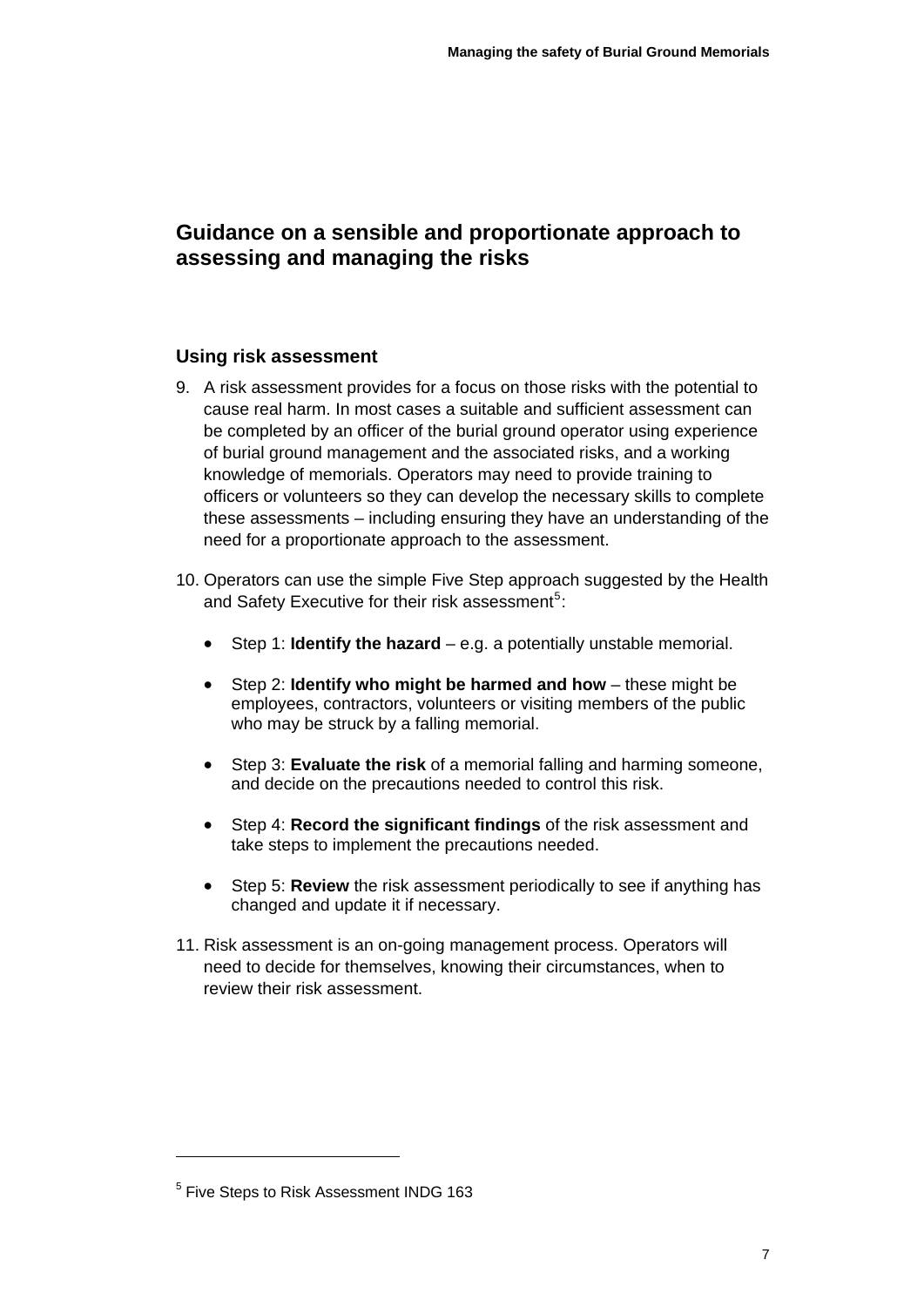#### **Identifying the profile of risks from memorials in the burial ground**

- 12. Operators should use their experience and local knowledge to focus on those memorials most likely to present the greatest risk. Operators should consider local factors, the design and style of memorial as well as environmental and historical factors. The following are some of the considerations operators should take into account to focus and prioritise the inspection and assessment process:
	- Memorials alongside or within a short distance of paths, are more likely to present a risk to visitors than those which are less accessible. Memorials of well-known people, or memorials widely appreciated for their architecture or aesthetic qualities are also more likely to attract visitors. Less frequented areas may attract anti-social behaviour, or may need greater maintenance as relatives are no longer tending memorials. Memorials situated on sloping or uneven ground, may present an increased risk.
	- Multi-part memorials, which depend on bonding of their parts for stability, can present a risk where the joint has failed. Some memorials might also be made of material which more readily erodes and becomes unsafe. It may therefore be appropriate to examine these memorials in advance of others. On the other hand the risk of joint failure is absent in monolithic monuments, and memorials with a broad base are less likely to fall than those with a relatively narrow base.
	- More recent memorials should be designed to British Standard 8415, and the construction, dowels and fixings should be in accordance with the National Association of Memorial Masons (NAMM) Code of Working Practice. Memorials installed to these practices have greater assurance of good stability.
	- Operators need to build up a profile of the memorials in their burial grounds. They are best placed to do this. It is an essential first step to enable prioritisation of and provide a focus for the inspection and assessment process.

#### **Inspection of memorials**

- 13. A visual inspection should be the next step in assessing the risk of a memorial falling. It takes little time, uses simple common sense and judgment, and yet acts as an effective early warning system to help operators prioritise memorials that need more detailed inspection. Problems to look out for include:
	- Damaged or eroding bonding.
	- Movement of parts of a memorial from its original position.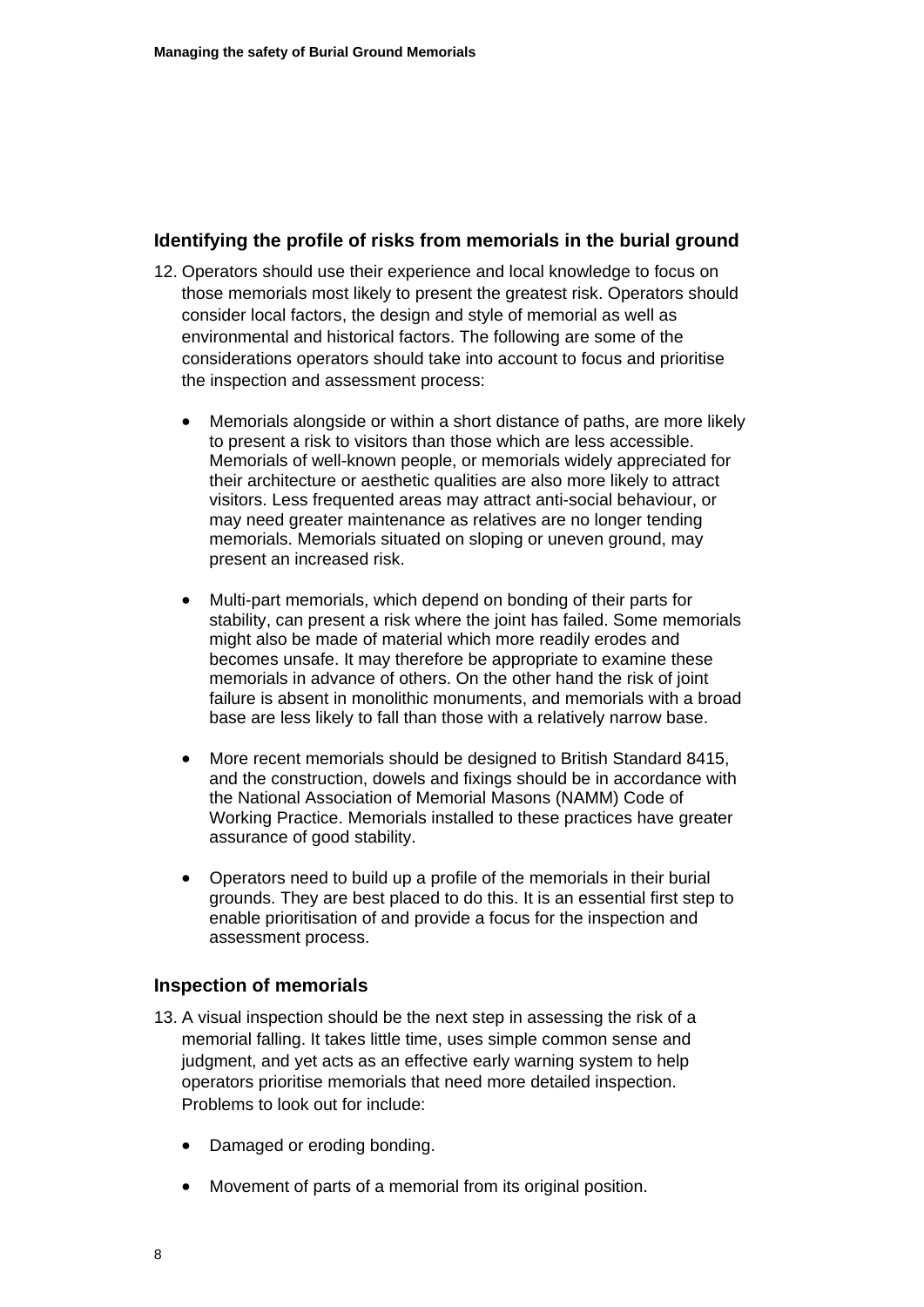- Kerb stones breaking apart.
- Undermined or unstable foundations.
- Leaning memorials particular if there is evidence of recent movement.
- Evidence of structural damage or disturbance (e.g. cracks).
- The presence of vegetation, which may cause cracks etc to widen.
- 14. The profile of memorial types in the burial ground, together with the visual inspection will help determine those memorials that require a hand test, and how to prioritise those hand tests:
	- Some memorials will require specialist assessment, and the location and frequency of visitors to these locations will help determine the timing of that specialist inspection. It is not normally appropriate to use a hand test to confirm stability of these memorials.
	- Where memorials (that do not require a specialist assessment) have visible signs of damage or defects such as joint or component failure, a hand test should be used to determine stability of the memorial and can save on unnecessary work. The location and frequency of visitors to these memorials will help determine the timing of the hand test e.g. more frequently visited parts of the burial ground should be prioritised for an early hand test. This can often be done straight away at the time of the visual inspection.
	- Where memorials (that do not require a specialist assessment) have no sign of defects, a hand test may not be necessary but can still be used to confirm that the memorial is stable. These tests should be treated as a lower priority to the hand tests of memorials that have signs of instability – though they may, of course, be undertaken at the same time as the visual inspection. Once again it makes sense to do the hand test of memorials in locations that are more frequently visited as a higher priority than the memorial in less frequented locations.
- 15. The hand check can be carried out by standing to one side of the memorial and applying a firm but steady pressure in different directions to determine to what degree if any the headstone is loose.
- 16. If some instability is detected following the hand test, a judgment must be made as to whether this movement is limited, or whether there is sufficient movement for the memorial to present a high risk to people's health and safety. Operators should note that many memorials installed in recent years on independent foundations are fitted with a ground support system. These memorials may move, even rock if the base to foundation joint is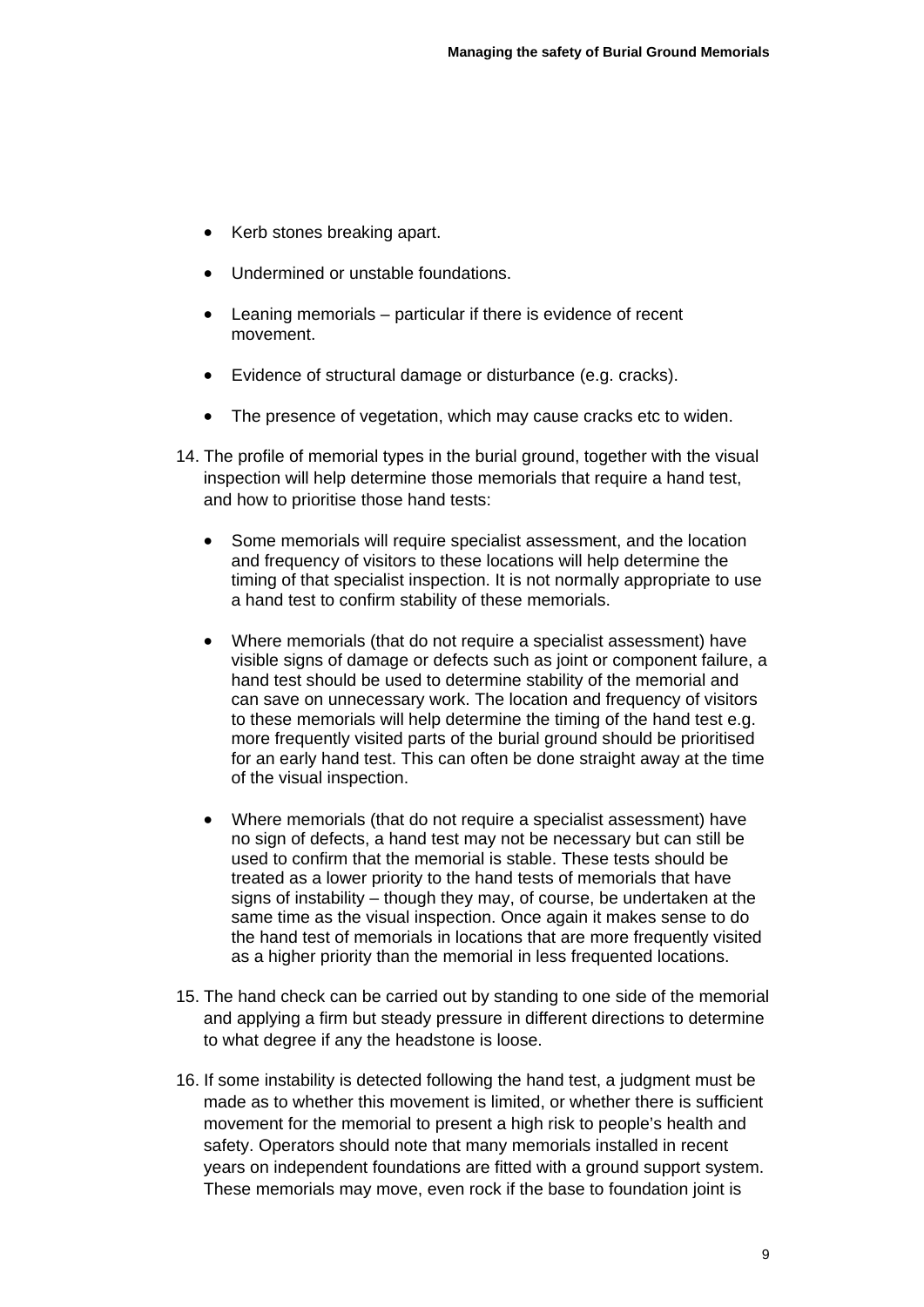broken, but do so within designed tolerance limits and represent no danger as the memorial will lock on the ground anchor.

- 17. Visual and hand checks can be carried out by a person with a working knowledge of memorials and their defects, and/or good knowledge of the memorials in any burial ground, but those inspecting memorials need to be mindful of, and consider, the risks to their own health and safety. Hand testing is appropriate for many memorials, such as the modern, lawn type, as well as smaller stepped designs or tiered crosses. Much larger, heavier memorials, such as older columns or obelisk types, may require an assessment by a specialist engineer or competent memorial mason.
- 18. The routine use of mechanical test instruments as inspection tools is not recommended. Results from these instruments are liable to overestimate the actual risk. The approach suggested above will enable the operator to assess the memorials in their grounds as either secure and stable or insecure and requiring action, and a mechanical test will not add to this judgment. However, where this judgment is not so clear, the operator may need to consult a specialist engineer or memorial mason for advice.

#### **Deciding on precautions**

- 19. Any precautions taken must be proportionate to the risk of people suffering harm. In most cases the actual level of risk from an unstable memorial will be very low such that a warning sign near to  $-$  or in some instances on – a memorial alerting visitors to the potential danger will suffice until repair has been arranged. If the circumstances make this impractical, for example there is the potential for confusion as to which memorial any warning refers, a memorial may need to be cordoned off until it is made safe.
- 20. A memorial may be so unstable there is an imminent risk of it toppling. In a very few cases where this could result in serious injury, immediate steps may be necessary to reduce the risk e.g. restricting access or laying the memorial flat. The routine staking of memorials is not recommended – not only is there a risk of harm in the staking itself, there is also the potential for damage to the memorial.
- 21. In all cases where temporary measures have been taken to make a memorial safe, steps to effect permanent repairs should be taken as soon as possible. Operators should be aware of the potential for upset and distress amongst mourners and the bereaved, as well as the potential for disfiguring the appearance of a burial ground.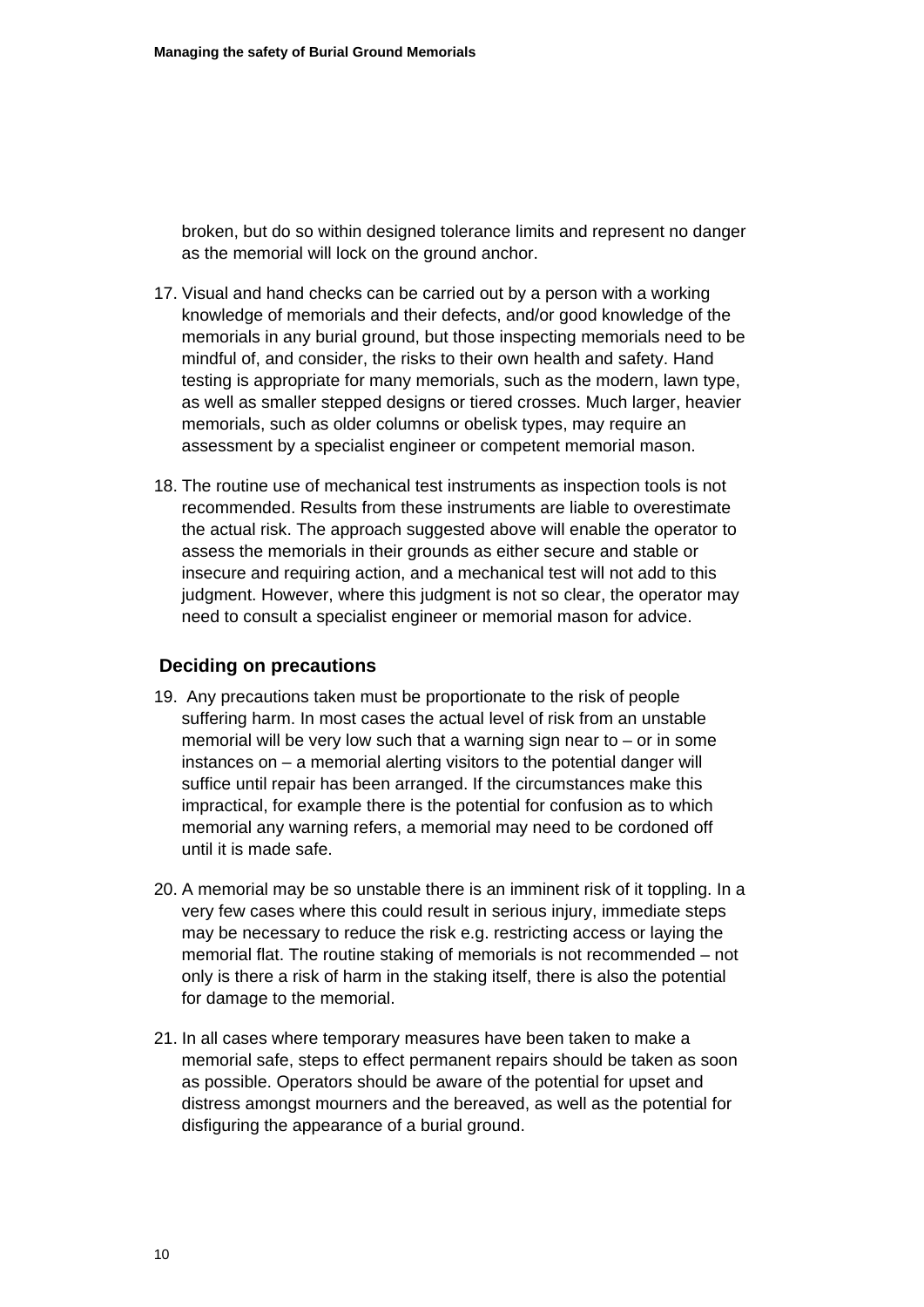- 22. Arrangements can also be put in place to encourage employees such as gardeners and other maintenance workers, as well as volunteers and members of the public, to report any memorials which they believe may be unstable.
- 23. If a lot of improvements are needed, an action plan may be necessary. A good action plan will include, for example, prioritisation of improvements to manage the greatest risks, as well as longer term measures for those memorials with structural faults which may need more frequent monitoring than the rest of the burial ground.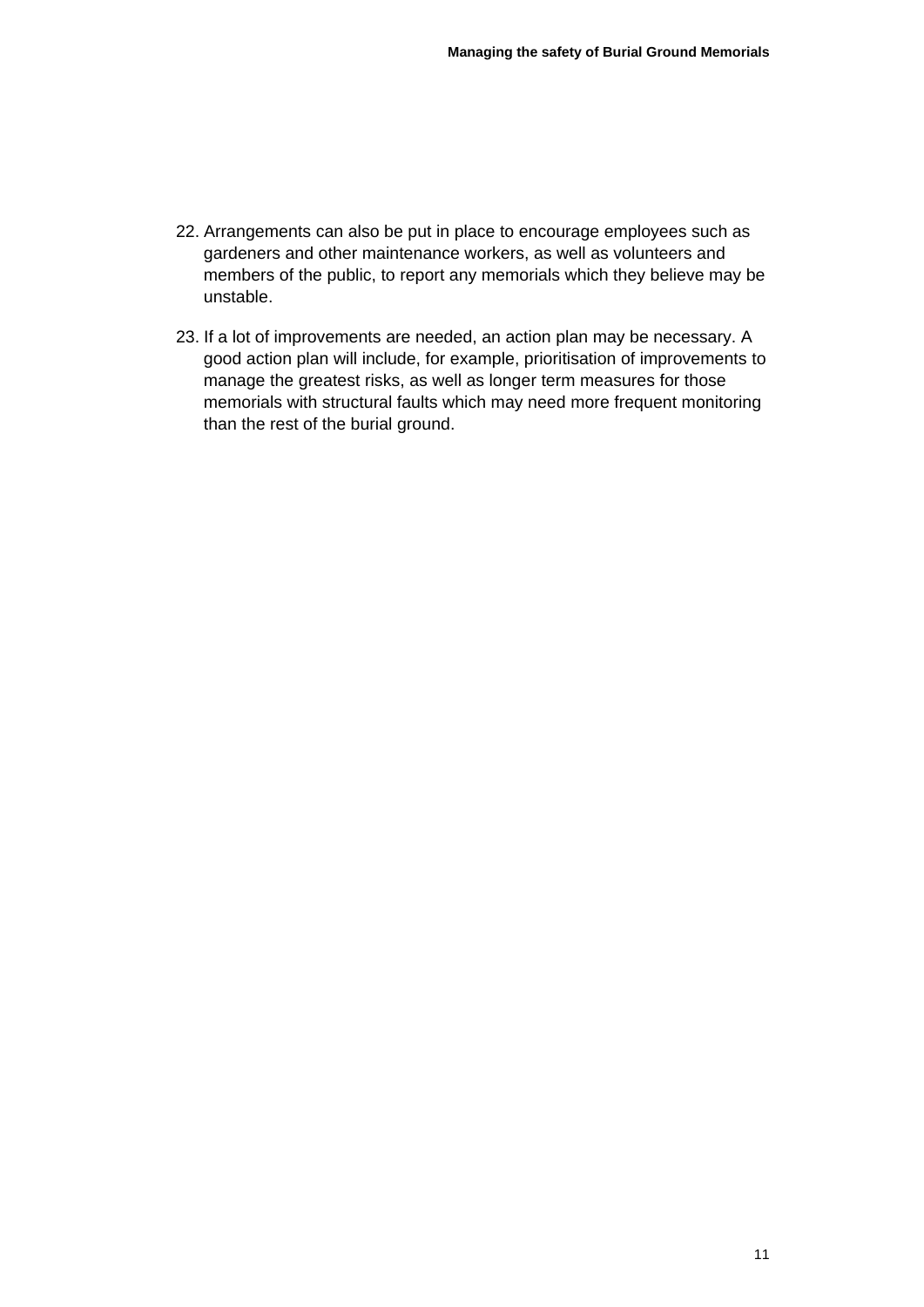## <span id="page-13-0"></span>**Keeping records**

- 24. The record of the risk assessment should be kept simple. For example, it should note any prioritisation; a record of those memorials that were judged at high risk of collapse and the precautions taken/planned; and the timescale for when the assessment/inspection process will be repeated.
- 25. Operators need to consider keeping records to show that:
	- Proper checks were made.
	- Those who might be affected were identified.
	- Significant risks will be dealt with, taking account of the number of people who might be exposed, and the likelihood of the risk.
	- Any precautions are reasonable, and the remaining risk is acceptable.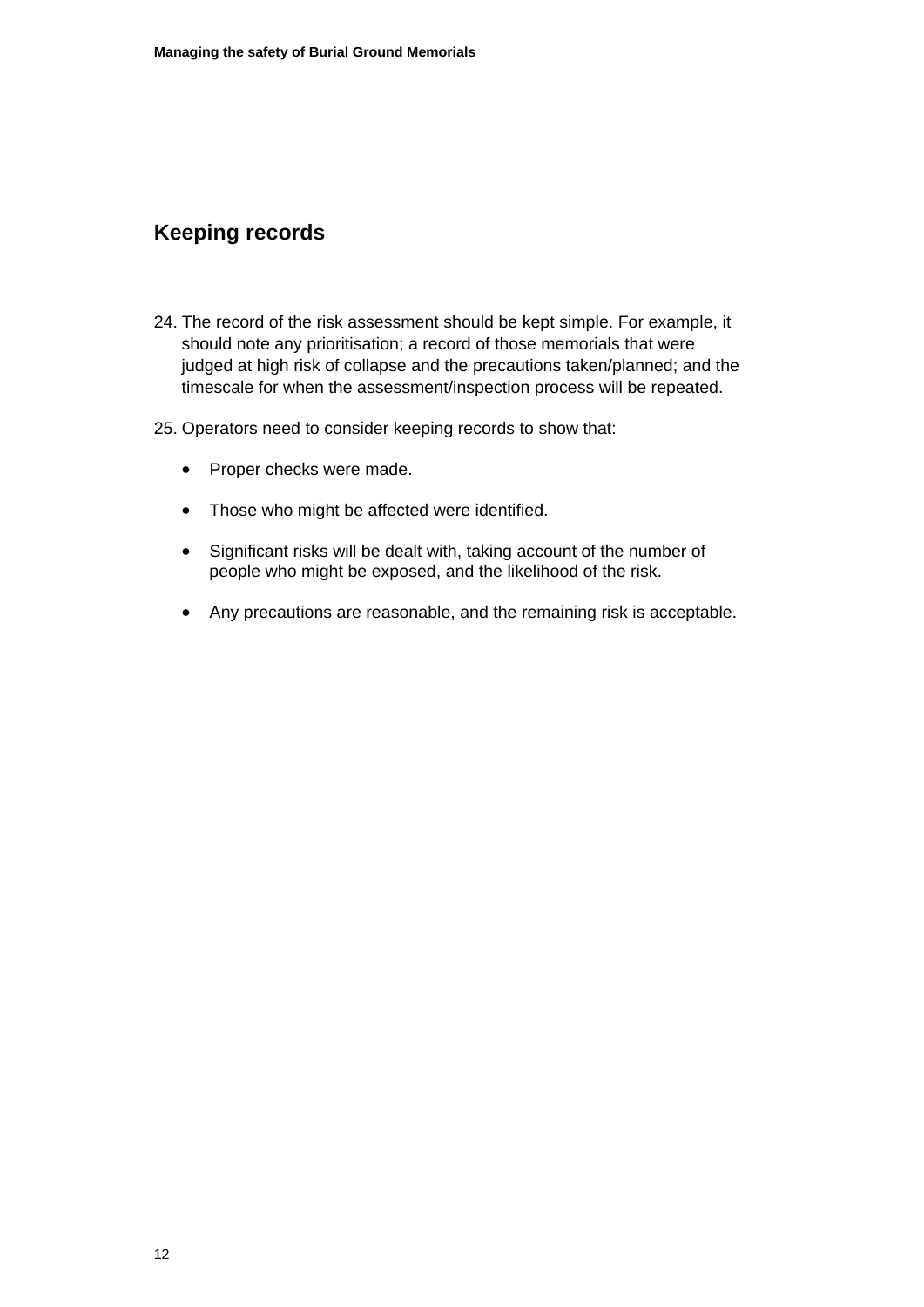## <span id="page-14-0"></span>**Communication**

- 26. Good communication of the inspection and assessment process, and the results of this, is crucial to obtaining the support of the local community. The bereaved, memorial owners, friends' groups and members of the public generally accept the need for an inspection and assessment programme if they are properly informed. It is vital to avoid a programme that focuses solely on safety of memorials, without thought to obvious potential for distress the programme may cause - particularly where improvements are needed.
- 27. Individual operators will know the best means of communicating in their particular circumstances but, for example, notices may be displayed at entrances to the burial ground concerned and in other prominent places within it. Given the infrequency of individual visits other communication channels might include local radio, the council's website, advertisements in the press, articles, letter drops and so on. Listed building or scheduled monument consent will also be needed for memorials of special historic interest.
- 28. Where a memorial has been deemed at immediate risk and work needs to be undertaken clear information should be posted in burial grounds. Notice should be placed on or near to these memorials, giving contact details and the period within which contact can be made. Where the grave owner is known, it is good practice to notify them to give them the opportunity to repair the memorial.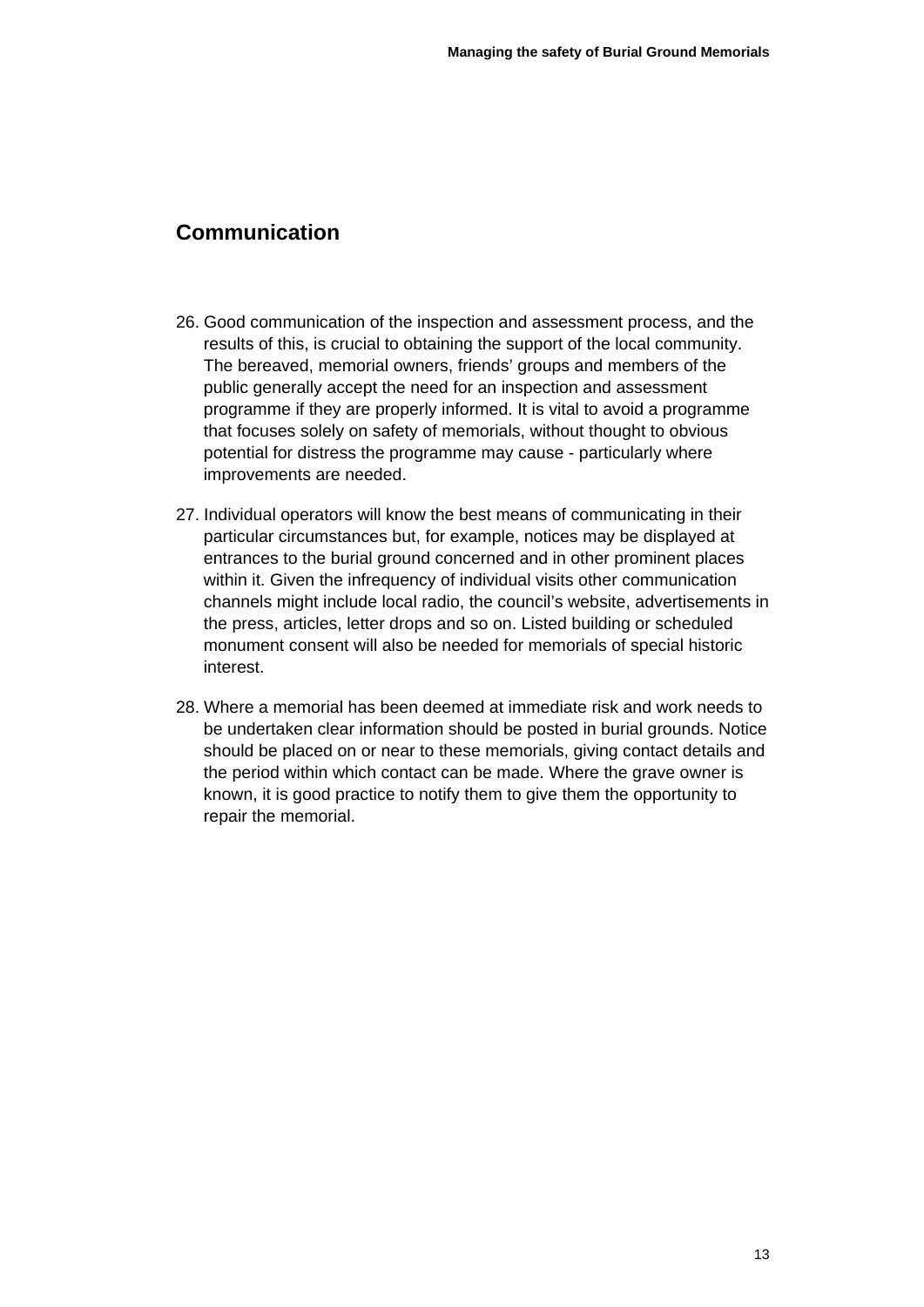# <span id="page-15-0"></span>**Concluding comments**

29. This guidance sets out a risk-based and sensible approach to managing the health and safety risks arising from memorials. By following the simple procedures for inspecting, assessing and where necessary making safe, operators will be demonstrating that they are doing what they can to minimise the risks to health and safety in a proportionate, sensible and sensitive way.